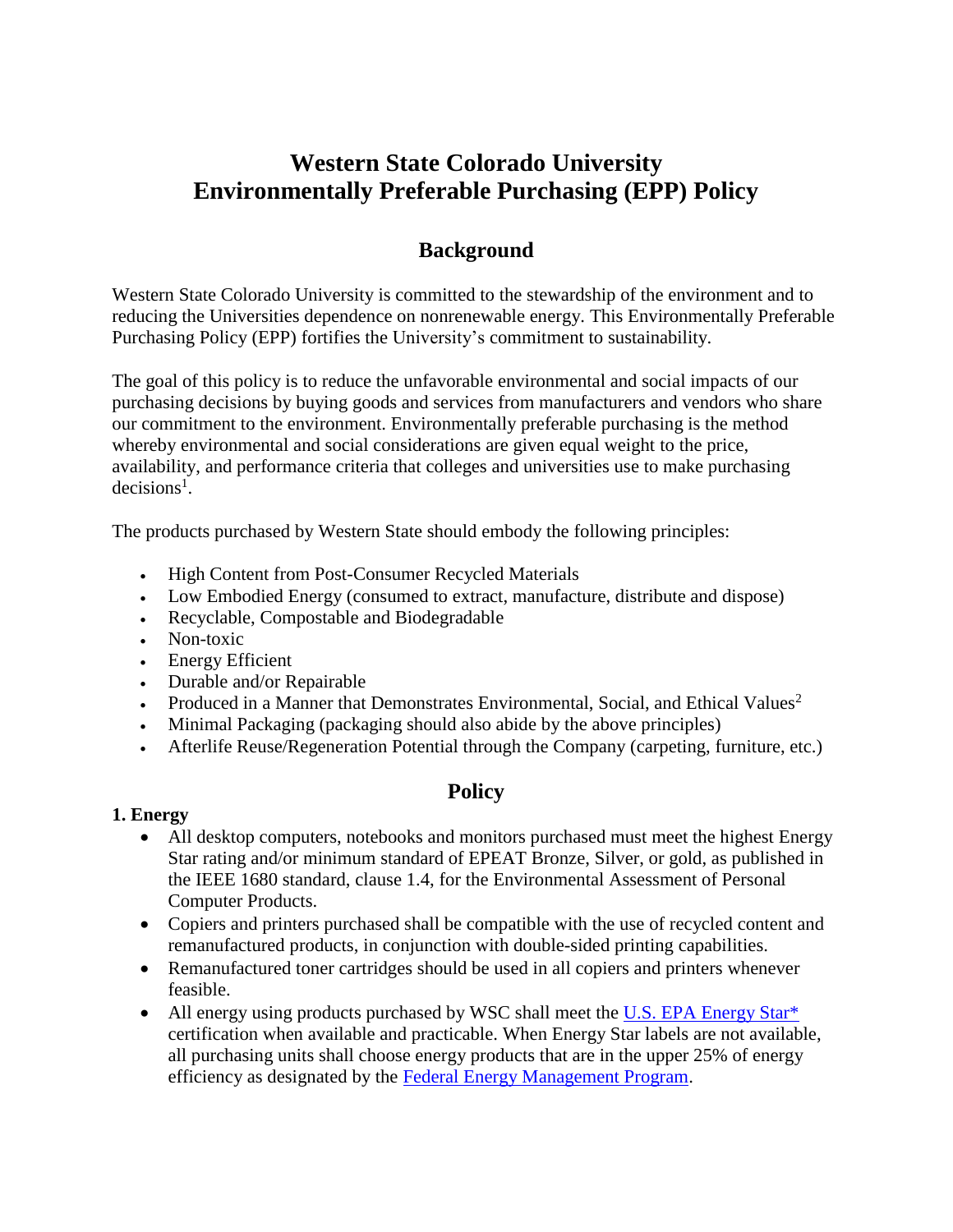- Suppliers of electronic equipment, including but not limited to computers, monitors, printers, and copiers, shall be required to take back equipment for reuse or environmentally safe recycling when deemed appropriate by WSC.
- Where applicable, energy-efficient equipment shall be purchased with the most up-todate energy efficiency functions. This includes, but is not limited to, high efficiency space heating systems and high efficiency space cooling equipment.
- When replacing vehicles, WSC shall consider less-polluting alternatives to diesel such as compressed natural gas, bio-based fuels, hybrids, electric batteries, and fuel cells, as available.
- WSC shall replace inefficient interior lighting with energy efficient equipment and motion-sensor systems.
- WSC shall replace inefficient exterior lighting with energy-efficient equipment. Exterior lighting shall be minimized where possible to avoid unnecessary lighting of architectural and landscape features while providing adequate illumination for safety and accessibility.

#### **2. Water**

• Purchase only the most water efficient appliances available. This includes, but is not limited to: high performance fixtures like toilets, low-flow faucets and aerators; and upgraded irrigation systems.

#### **3. Toxins and Pollutants**

- Cleaning solvents should be biodegradable, phosphate free and citrus-based where their use will not compromise quality of service.
- Industrial and institutional cleaning products that meet [Green Seal](http://www.greenseal.org/certification/standards.cfm) certification standards or environmental preferability and performance shall be purchased and/or be required to be supplied by janitorial contractors.
- All surfactants and detergents used shall be readily biodegradable and shall not contain phosphates.
- Vacuum cleaners that meet the requirements of the Carpet and Rug Institute "Green" [Label"](http://www.carpet-rug.org/commercial-customers/green-building-and-the-environment/green-label-plus/index.cfm) Testing Program – Vacuum Cleaner Criteria, are capable of capturing 96% of particulates 0.3 microns in size, and operate with a sound level less than 70dBA shall be used by in-house staff and required for janitorial contractors.
- Whenever possible, products and equipment should not contain lead or mercury. For products that contain lead or mercury, preference should be given to those products with lower quantities of these metals and to vendors with established lead and mercury recovery programs.
- When maintaining buildings and landscapes, WSC shall manage pest problems through prevention and the use of environmentally friendly products.

#### **4. Bio-based Products**

- Bio-based plastic products that are biodegradable and compostable, such as bags, film, food and beverage containers, and cutlery, are encouraged whenever practicable.
- Compostable plastic products purchased shall meet American Society for Testing and Materials (ASTM) standards as found in [ASTM D6400-04.](http://www.nssn.org/search/DetailResults.aspx?docid=407287&selnode=) Biodegradable plastics used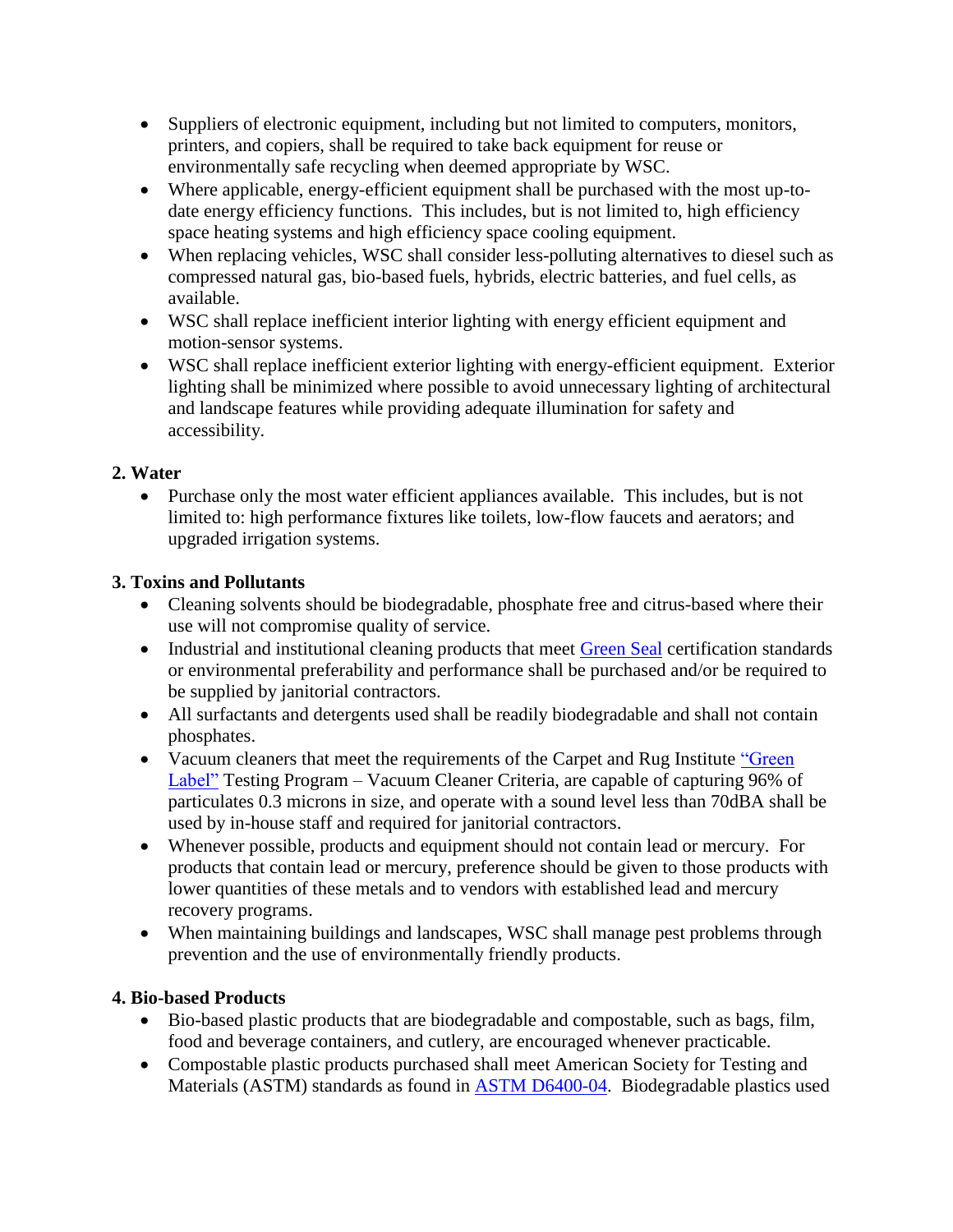as coatings on paper and other compostable substrates shall meet [ASTM D6868-03](http://www.astm.org/Standards/D6868.htm) standards.

- Vehicle fuels made from non-wood, plant-based contents such as vegetable oils are encouraged whenever practicable.
- Paper, paper products and construction products made from non-wood, plant based contents such as agricultural crops and residues are always encouraged.

#### **5. Forest Conservation**

- Ensure that all wood and wood contained within the products that WSC purchases is certified to be sustainably harvested by a comprehensive, performance based certification system. The certification system shall include independent third-party audits, with standards equivalent to, or stricter than, those of the [Forest Stewardship Council](http://www.fscus.org/faqs/what_is_certification.php) certification.
- Purchase or use of previously used or salvaged wood and wood products are always encouraged.

#### **6. Recycling**

- 100% post-consumer waste recycled paper is the standard for all applications where economic use of paper and quality of service is not compromised or the health and safety of employees prejudiced.
- All recyclable materials are to be recycled through the WSC recycling program. This includes, but is not limited to: paper, newspaper, cardboard, aluminum cans, plastic bottles and steel.
- When specifying asphalt concrete, aggregate base or Portland cement concrete for road construction projects, recycled, reusable or reground materials shall be used when practicable.
- The use of reclaimed stone and brick and the use of secondary or recycled aggregates will be specified whenever practicable.
- Products that are durable, long lasting, reusable or refillable are preferred.
- All documents (by WSC and Suppliers) shall always be printed and copied on both sides to reduce the use and purchase of paper.
- All surplus desktop computers, notebooks and monitors shall be disposed of through our electronics recycling program.

## **7. Packaging**

• Packaging that is reusable, recyclable or compostable is preferred. Packaging should be eliminated or use the minimum amount necessary for product protection.

#### **8. Green Building**

 Green purchasing concepts shall be integrated into architectural designs, final construction documents, and the final construction of all university buildings and renovations of property or facilities owned by the university. All buildings and renovations undertaken by the university shall follow green building practices for design, construction, and operations, where appropriate, as described in the LEED Rating System.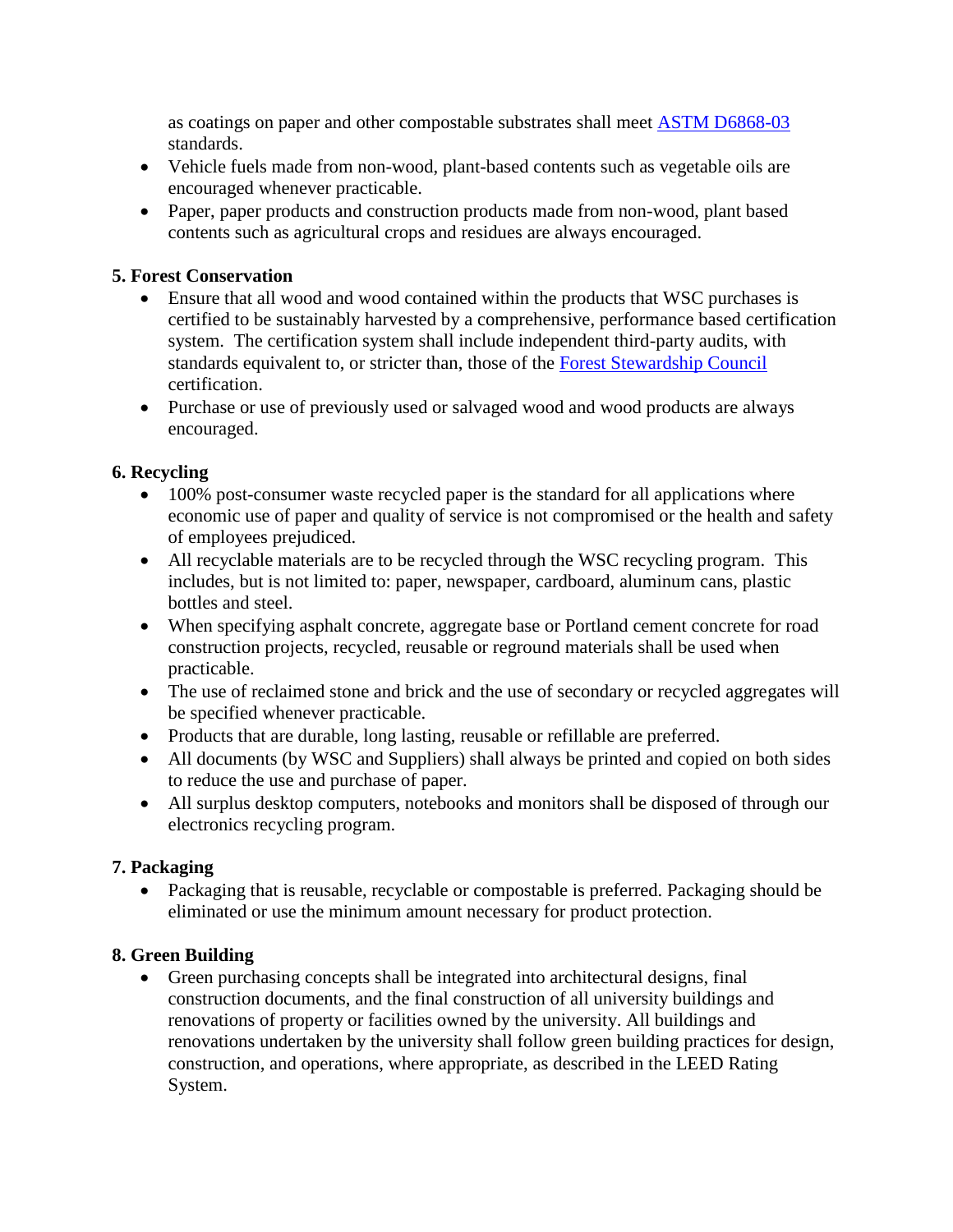- When maintaining buildings, products such as paint, carpeting, adhesives, furniture and casework with the lowest amount of volatile organic compounds (VOCs), highest recycled content, and low or no formaldehyde shall be used when practicable.
- All carpet distributors and/or manufacturers of carpet installed at the university shall have a carpet recycling plan that is approved by Purchasing and Business Services.
- The use of chlorofluorocarbon and halon-containing refrigerants, solvents, and other products shall be phased out, and new purchases of heating/ventilating/air conditioning, refrigeration, insulation, and fire suppression systems shall not contain them.

#### **9. Landscaping**

- All landscape renovations, construction, and maintenance performed by internal staff members or contractors providing landscaping services shall employ sustainable landscape management techniques for design, construction, and maintenance whenever possible. This includes, but is not limited to, integrated pest management, drip irrigation, composting, and use of mulch and compost that give preference to those produced from regionally generated plant debris and/or food waste programs.
- Landscape structures constructed of recycled content materials are encouraged. The amount of impervious surfaces in the landscape shall be limited, whenever practicable. Permeable substitutes, such as permeable asphalt or pavers, are encouraged for walkways, patios, and driveways.
- Plants should be selected to minimize waste by choosing species that are appropriate to the microclimate. Native and drought-tolerant plants that require no or minimal watering once established should be purchased<sup>1</sup>.

## **Glossary of Terms**

*Biodegradable* – The ability of a substance to decompose in the natural environment into harmless raw materials. To be truly biodegradable, a substance or material should break down into carbon dioxide (a nutrient for plants), water, and naturally occurring minerals that also do not cause harm to the ecosystem. In terms of environmental benefits, a product should take months or years, and not centuries, to biodegrade.

*Buyer* – Anyone authorized to purchase on behalf of the organization or its subdivisions.

*Chlorofluorocarbons (CFCs*) – Any of a group of compounds that contain carbon, chlorine, fluorine, and sometimes hydrogen and have been used as refrigerants, cleaning solvents, aerosol propellants and in the manufacture of plastic foams. The uses of CFCs are being phased out because they destroy the planet's stratospheric ozone protection layer.

*Compostable* – A product that can be placed into a composition of decaying biodegradable materials and eventually turn into a nutrient-rich material. It is synonymous with "biodegradable," except it is limited to solid materials. (Liquid products are not considered compostable.)

*Durable* – A product that remains useful and usable for a long time without noticeable deterioration in performance.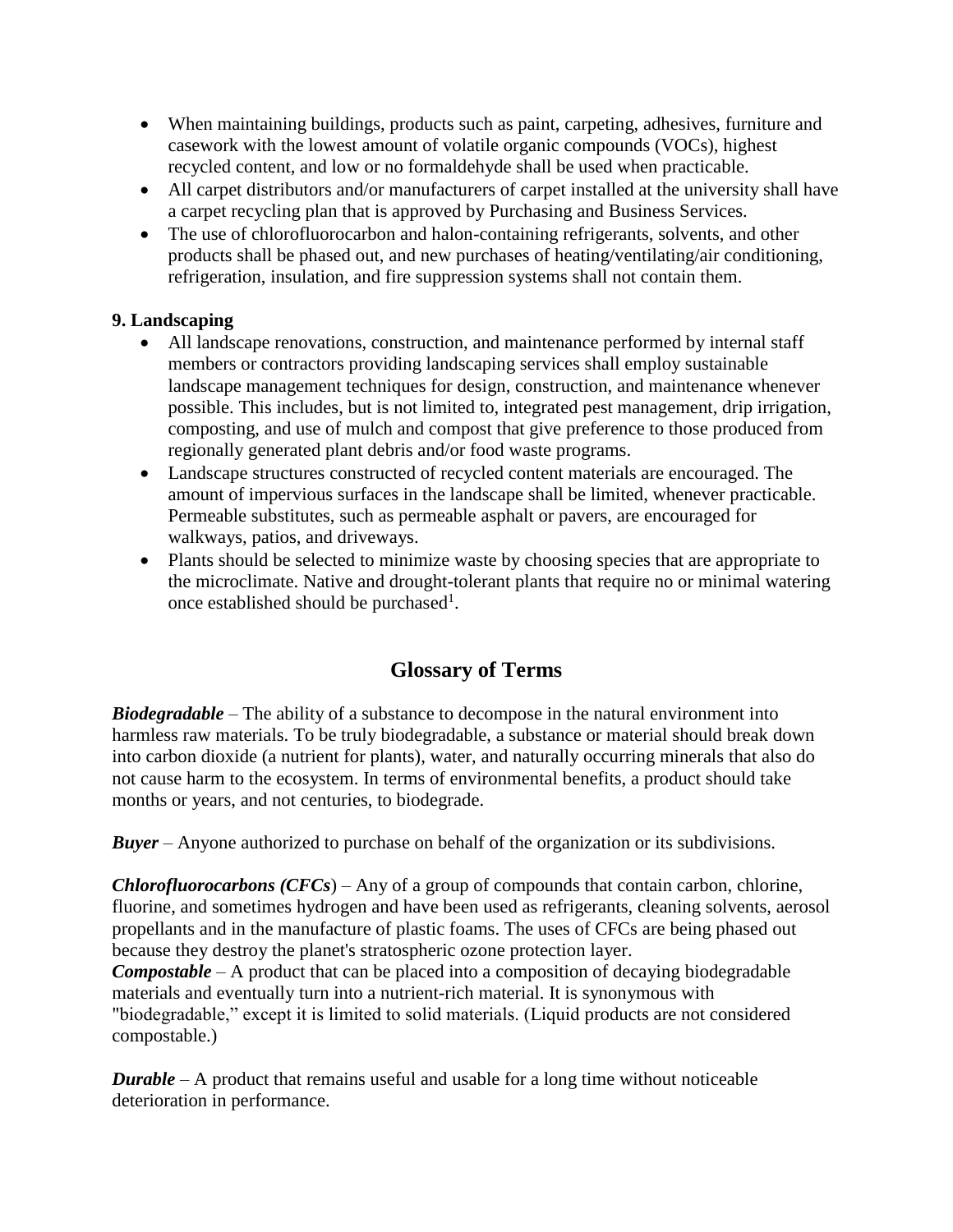*Energy efficient product* – A product that is in the upper 25 percent of energy efficiency for all similar products, or that is at least 10 percent more efficient than the minimum level meeting US federal government standards.

*Greenhouse gases* – Any of several dozen heat-trapping trace gases in the earth's atmosphere that absorb infrared radiation. The two major greenhouse gases are water vapor and carbon dioxide; lesser greenhouse gases include methane, ozone (O3), CFCs, and nitrogen oxides.

*LEED rating system* – A self-assessment system developed by the US Green Building Council for rating the environmental preferability of new and existing commercial, institutional, and high-rise residential buildings. Website: [www.usgbc.org](http://www.usgbc.org/)

Life cycle cost – The amortized annual cost of a product or service, including capital costs, installation costs, operating costs, maintenance costs, and disposal costs discounted over the lifetime of the product or service. (Compare with Product Life cycle.)

*Locally manufactured or grown* – Manufactured or grown within 100 miles of Gunnison, CO.

*Material Safety Data Sheet (MSDS)* – Written or printed material about a product that includes information on the product's physical and chemical characteristics; physical and health hazards; exposure limits; whether the product contains carcinogenic ingredients above a certain threshold; precautions for safe handling and use; control measures; emergency and first aid procedures; the date of preparation of the MSDS or the last change to it; and the name, address, and telephone number of the manufacturer.

*Persistent, bioaccumulative, toxic compounds (PBTs)* – Toxic chemicals that persist in the environment and increase in concentration through food chains as larger animals consume PBT laden smaller animals. They transfer rather easily among air, water, and land, and span boundaries of programs, geography, and generations. As a result, PBTs pose risks to human health and ecosystems. They are associated with a range of adverse human health effects, including effects on the nervous system, reproductive and developmental problems, cancer, and genetic impact. They include heavy metals and chemicals such as mercury, dioxins, and PCBs (polychlorinated biphenyls).

**Post-consumer recycled content** – Percentage of a product made from materials and byproducts recovered or diverted from the solid waste stream after having completed their usefulness as consumer items and used in place of raw or virgin material.

*Product life cycle –* The culmination of environmental impacts for a product, including raw material acquisition, manufacturing, distribution, use, maintenance, and ultimate disposal of the product. (Compare with Life cycle Cost.)

*Recyclable product* – A product that after its intended end use can be diverted from the solid waste stream for use as a raw material in the manufacture of another product.